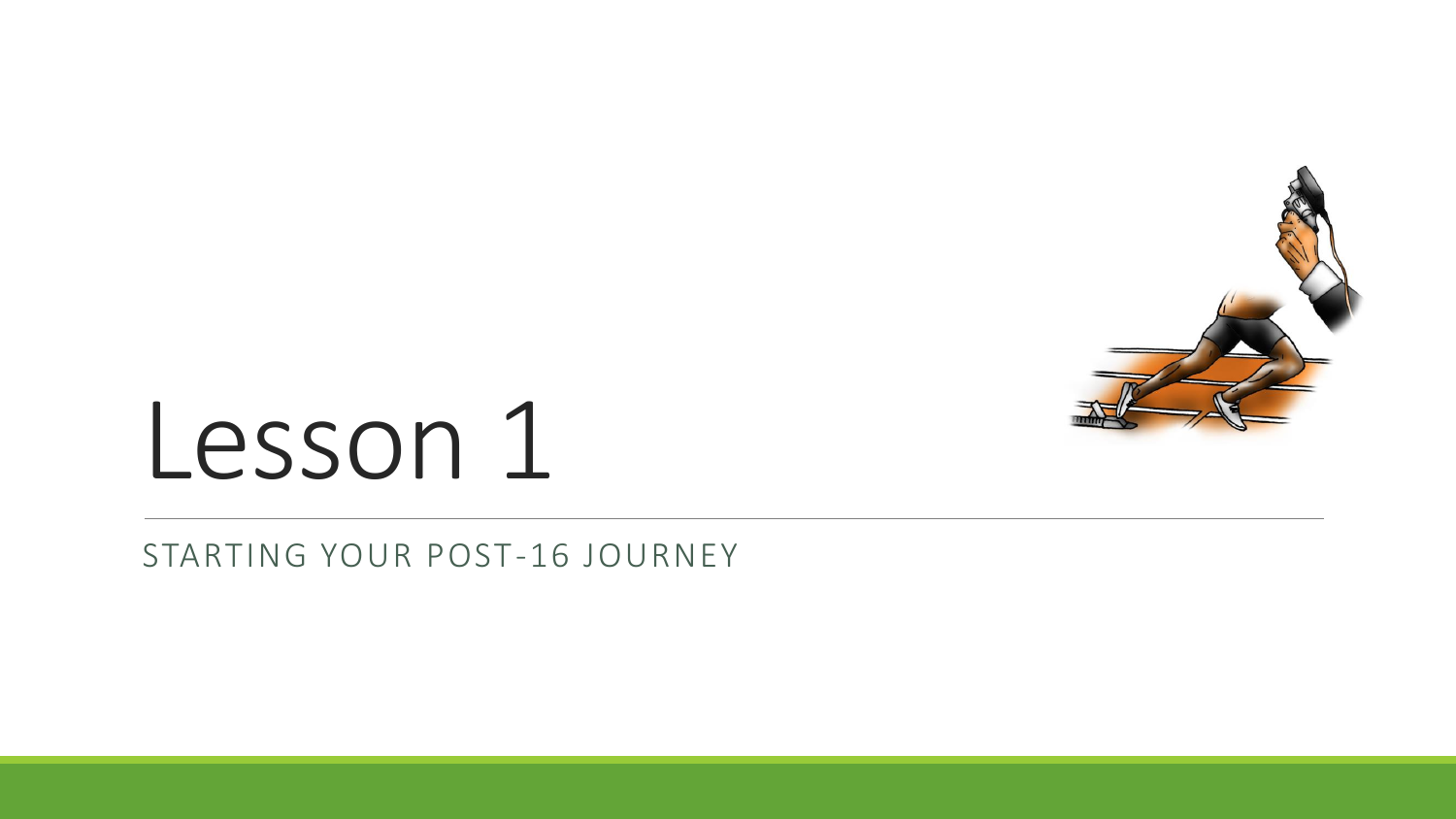## Reflect on how far you have come

Firstly, WELL DONE!

You have been part of a hugely challenging part of history, **but you made it**.

Don't underestimate how amazing you are and how much the last 12 months will have shaped the person you are today.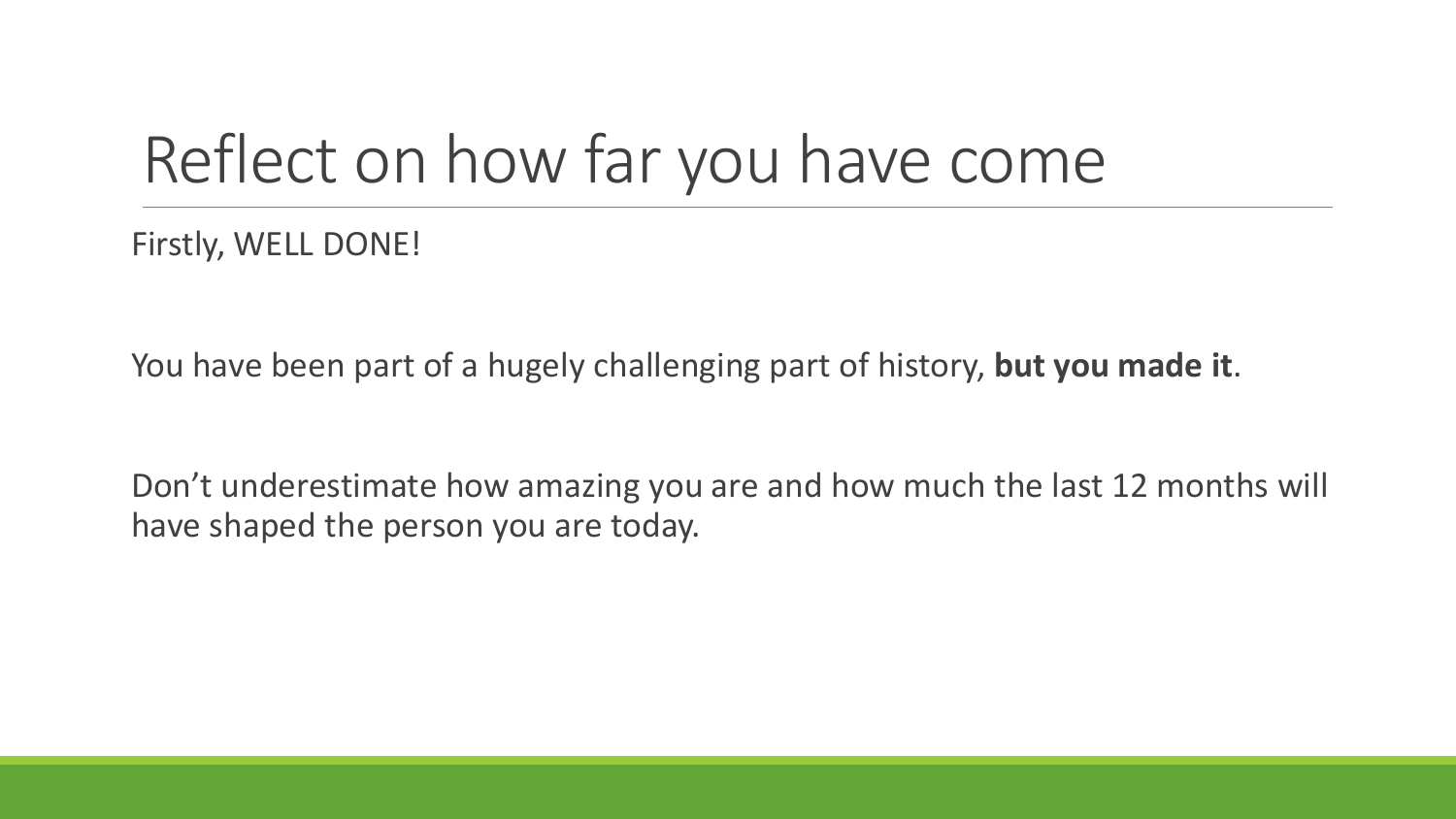## Reflect on how far you have come

You are now about to start the next exciting chapter of your future.

What will it look like? What do you want to achieve?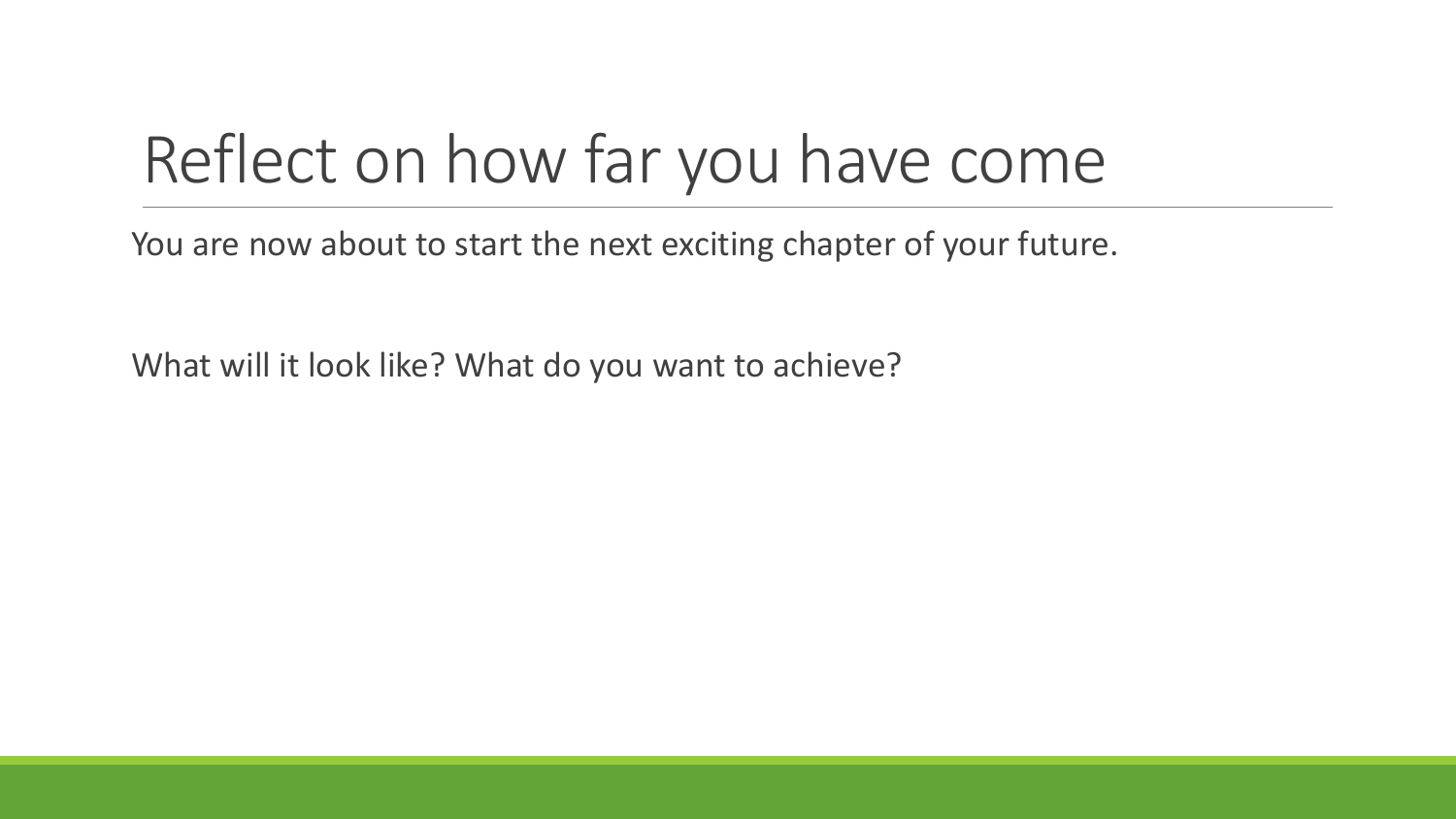## What you have achieved

Do not underestimate how much you have grown over the last year:

•Improved organisation skills

•Self-motivation

•Self-discipline

•Using IT and social media to stay connected, like never before

How else have you grown?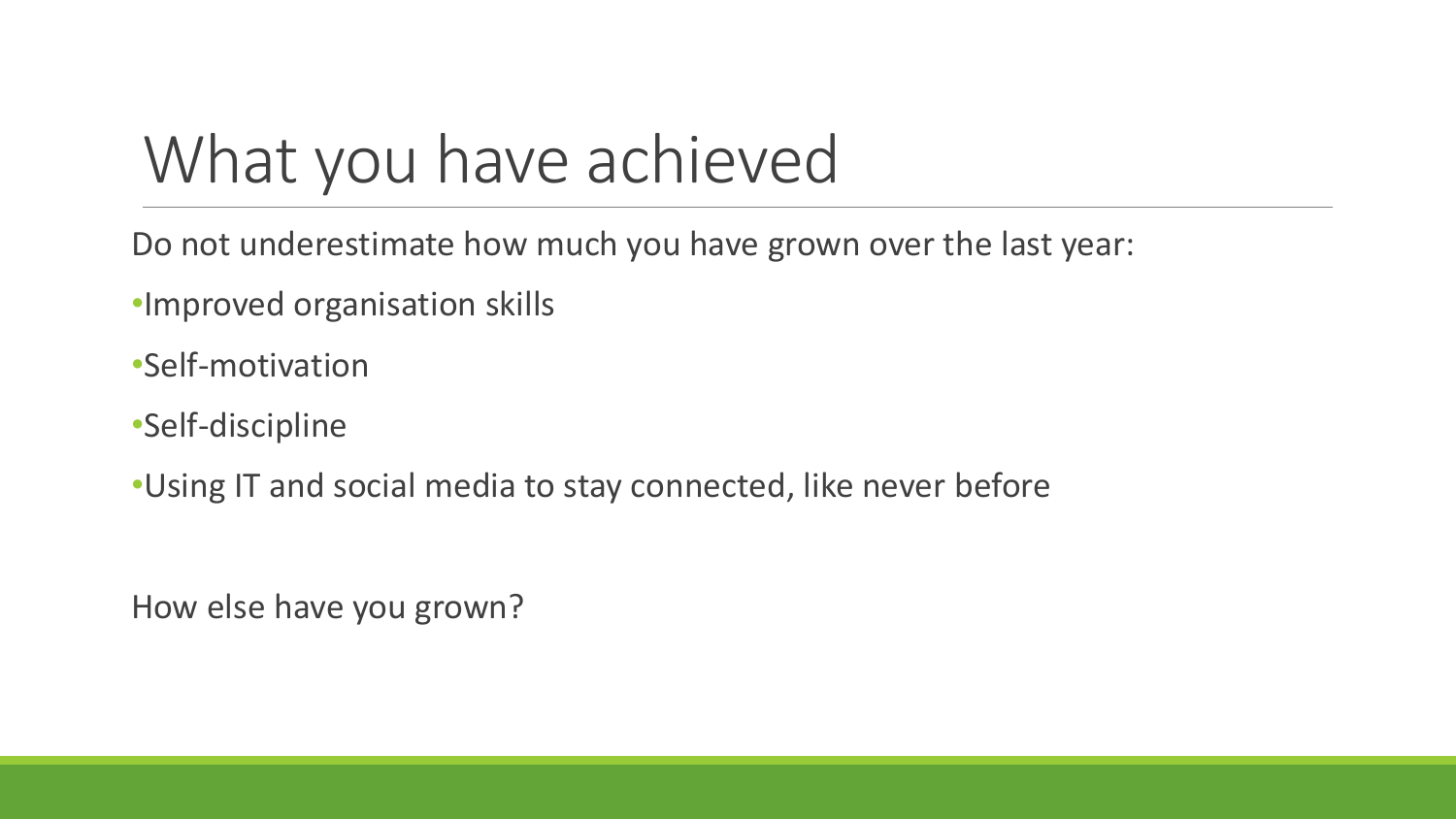## Reflect on how far you have come

- **How did you learn most effectively in your lessons?**
- **-Do you think that you improved from the beginning of Year 10 to the end of** Year 11? If so, how?
- **What was good about your personal organisation? Any lessons to be learnt that** you can take into your sixth form studies?
- ▪How well did you cope with the periods of change and challenge?
- **. What do you want to keep about your behaviour from the last year?**
- ▪What do you want to change?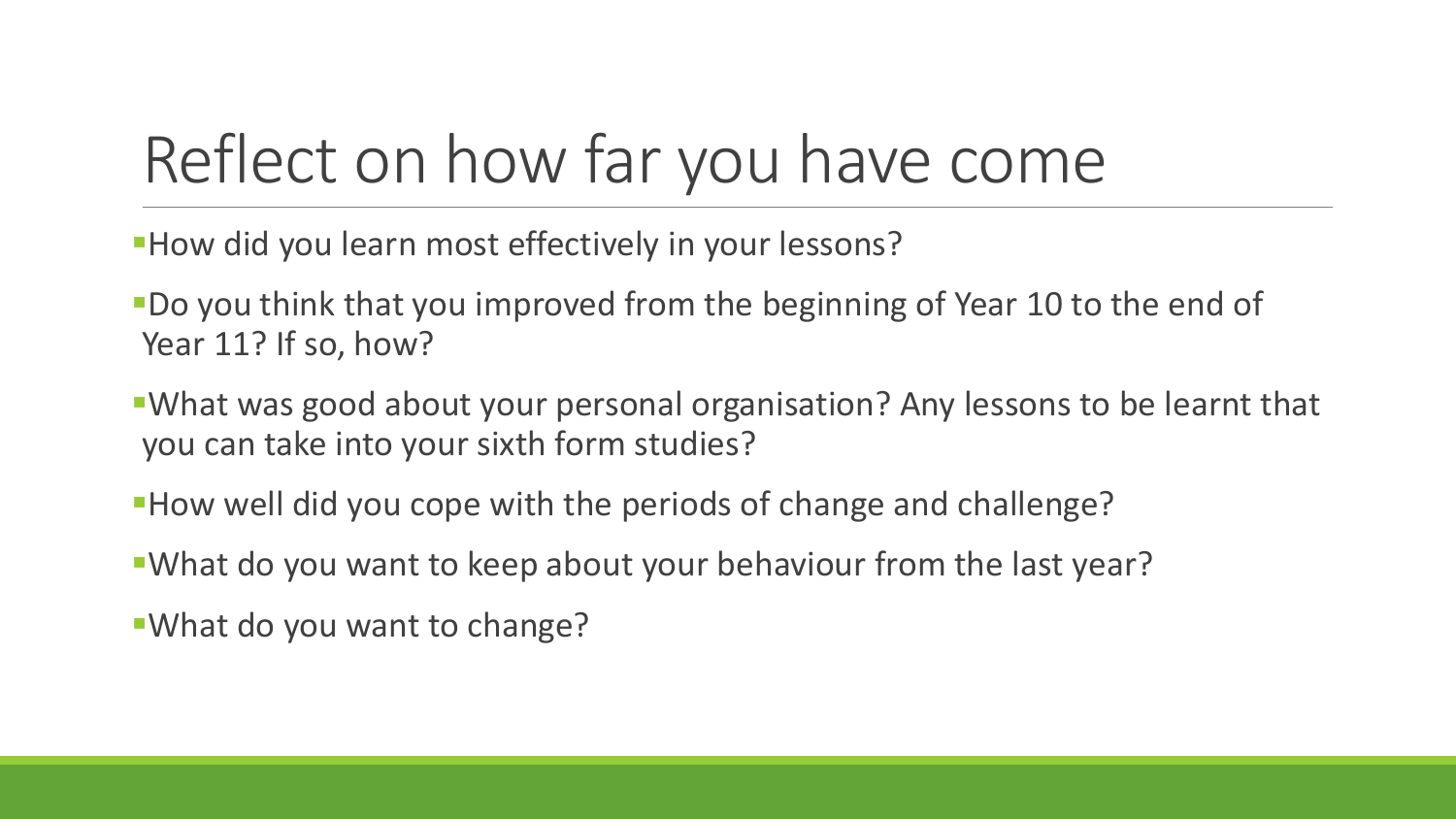## Ideal Learner

Working individually, write down all the things which you think describe the **ideal learner**:

- **What qualities would they have?**
- **What would they achieve?**
- **How do they present themselves?**

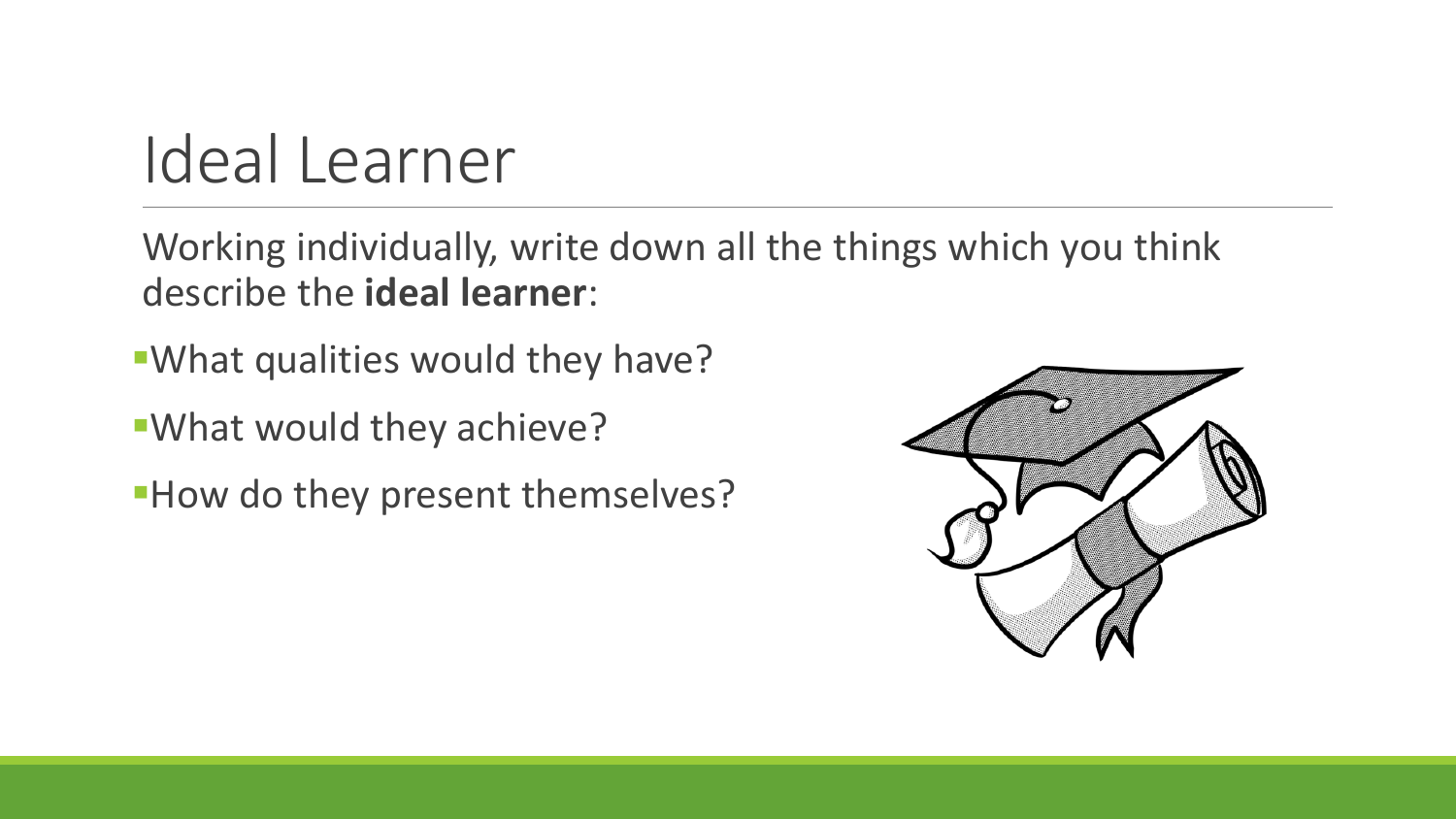## "To my future self"

Write a letter to your future self with advice on what you wish you had done differently in Year 11. What would you like to hear when you open the letter 18 months from now?

Use the link below to automatically send yourself the letter in 18 months time!

[https://www.futureme.org/?utm\\_expid=.xfbSl\\_PQSt6vPqeI1K8Bug.0&ut](https://www.futureme.org/?utm_expid=.xfbSl_PQSt6vPqeI1K8Bug.0&utm_referrer) m\_referrer=